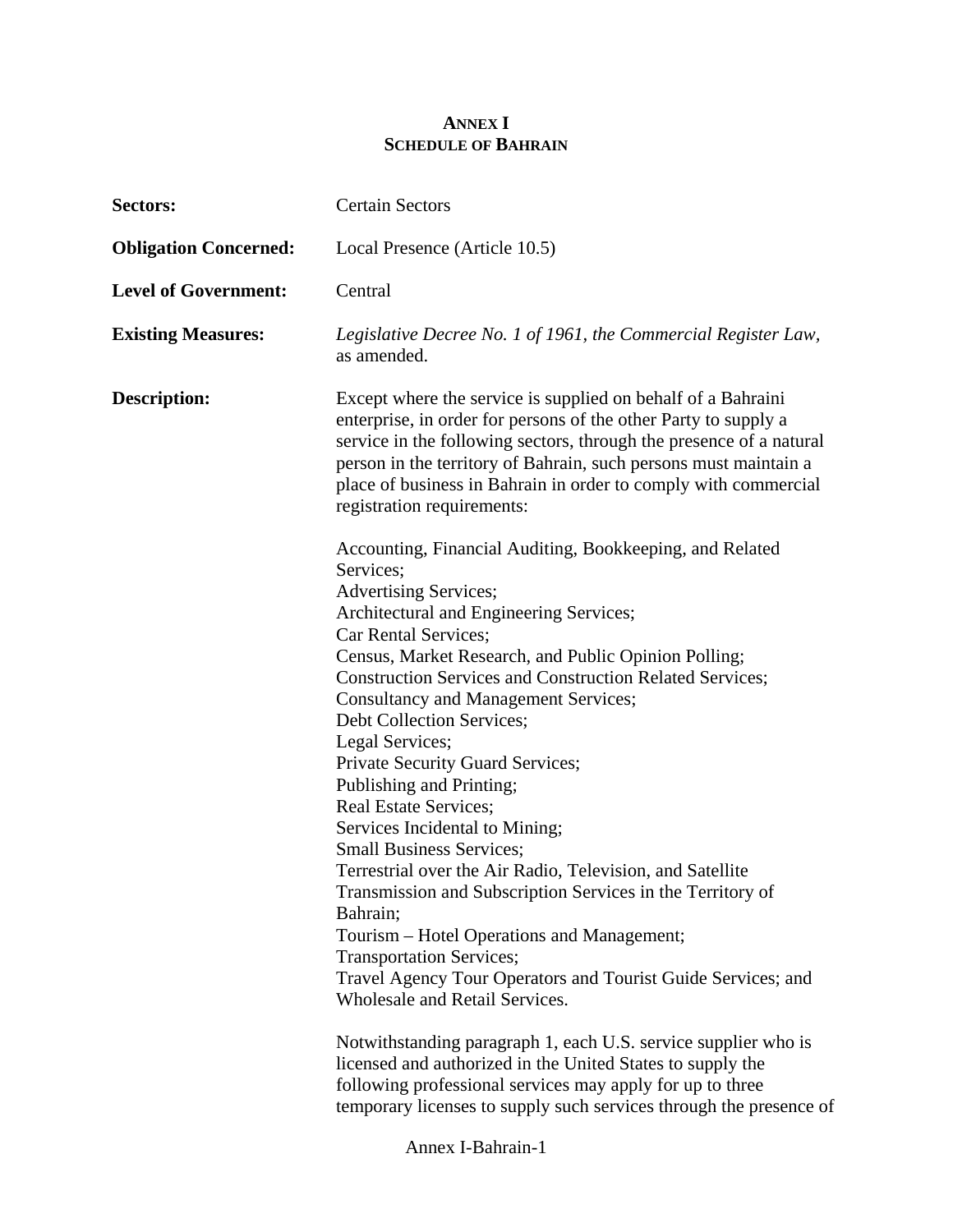|                   | natural persons in the territory of Bahrain without having to<br>maintain a place of business in Bahrain. Each temporary license<br>shall be for an initial period of 12 months, and may be renewed for<br>a further period of up to 12 months:<br>Accounting, Book-keeping and Related Services;<br>Architectural and Engineering Services;<br><b>Construction and Construction Related Services;</b><br><b>Consultancy and Management Services;</b><br>Services Incidental to Mining; and<br>Terrestrial over the Air Radio, Television, and Satellite<br>Transmission and Subscription Services in the Territory of<br>Bahrain.<br>For greater certainty, such temporary licenses shall be granted in<br>accordance with Article 10.7 (Domestic Regulation). |
|-------------------|-----------------------------------------------------------------------------------------------------------------------------------------------------------------------------------------------------------------------------------------------------------------------------------------------------------------------------------------------------------------------------------------------------------------------------------------------------------------------------------------------------------------------------------------------------------------------------------------------------------------------------------------------------------------------------------------------------------------------------------------------------------------|
| <b>Phase out:</b> | Within three years of the date of entry into force of this<br>Agreement, Bahrain will phase out the local presence requirement<br>in the following sectors:                                                                                                                                                                                                                                                                                                                                                                                                                                                                                                                                                                                                     |
|                   | <b>Advertising Services;</b><br>Car Rental Services;<br><b>Consultancy and Management Services;</b><br>Debt Collection Services;<br>Transportation Services; and<br>Travel Agency Tour Operators and Tourist Guide Services.                                                                                                                                                                                                                                                                                                                                                                                                                                                                                                                                    |
|                   | Within seven years of the date of signature of this Agreement,<br>Bahrain will phase out the local presence requirement in the<br>following sectors:                                                                                                                                                                                                                                                                                                                                                                                                                                                                                                                                                                                                            |
|                   | Accounting, Financial Auditing, and Bookkeeping Services;<br>Architectural and Engineering Services;<br>Services Incidental to Mining; and<br><b>Construction and Construction Related Services.</b>                                                                                                                                                                                                                                                                                                                                                                                                                                                                                                                                                            |
|                   | For greater certainty, nothing in this non-conforming measure shall<br>be construed to permit Bahrain to prohibit the cross-border supply<br>of services, as defined in subparagraphs (a) and (b) of Article<br>10.13 (Definitions), in any sector.                                                                                                                                                                                                                                                                                                                                                                                                                                                                                                             |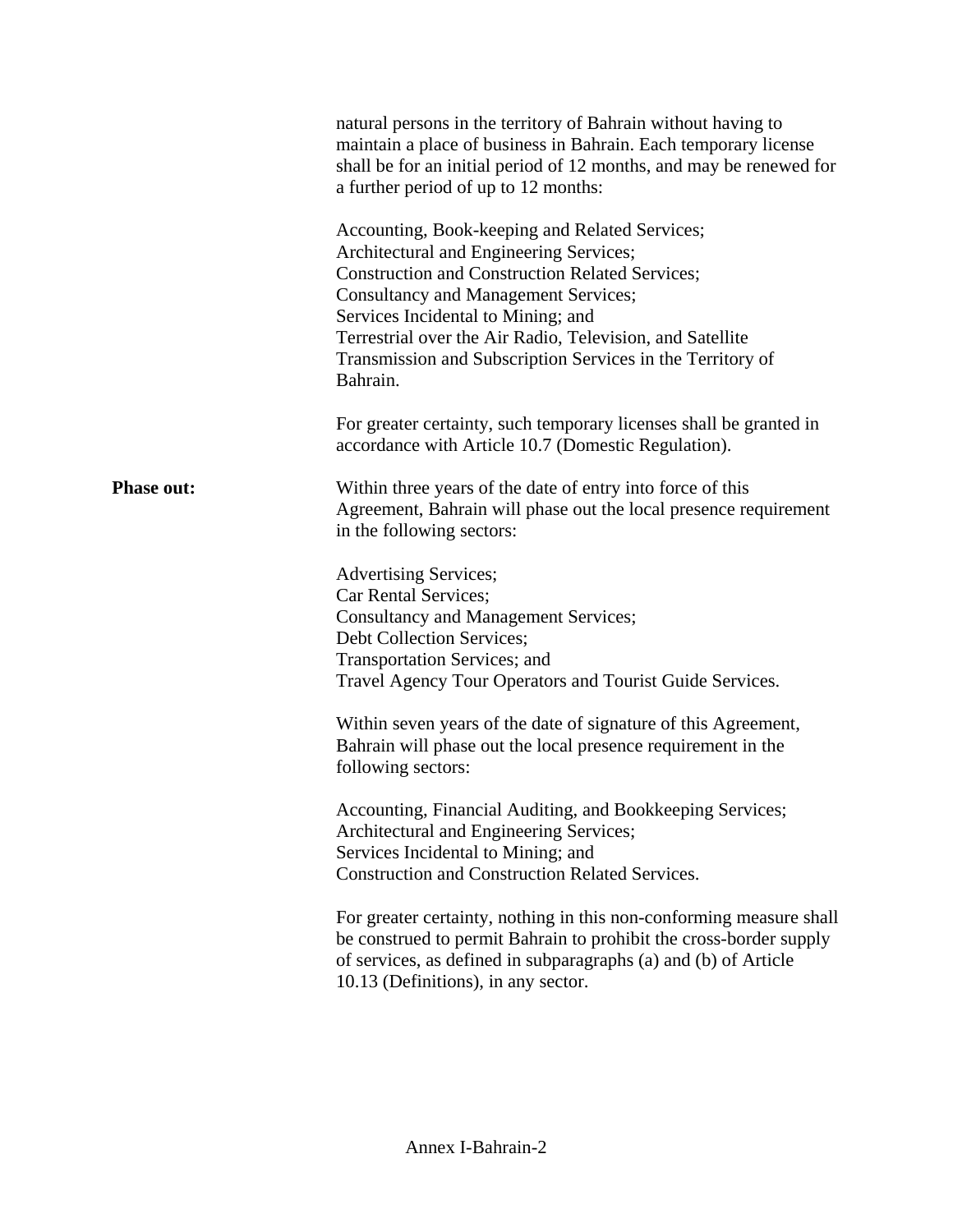| Sector:                                 | <b>Legal Services</b>                                                                                                                                                                                                                                                                                                                                                                                                                                                                                                                                                                              |
|-----------------------------------------|----------------------------------------------------------------------------------------------------------------------------------------------------------------------------------------------------------------------------------------------------------------------------------------------------------------------------------------------------------------------------------------------------------------------------------------------------------------------------------------------------------------------------------------------------------------------------------------------------|
| <b>Obligations</b><br><b>Concerned:</b> | National Treatment (Article 10.2)<br>Most-Favored-Nation Treatment (Article 10.3)                                                                                                                                                                                                                                                                                                                                                                                                                                                                                                                  |
| <b>Level of</b><br>Government:          | Central                                                                                                                                                                                                                                                                                                                                                                                                                                                                                                                                                                                            |
| <b>Measures:</b>                        | Legislative Decree No. 26 of 1980 with respect to Promulgating<br>the Legal Practice Act, as amended;<br>Legislative Decree No. 3 of 1983 Concerning the Treatment to be<br>Afforded to GCC Nationals in Respect of Economic Activities in<br>Bahrain, as amended;<br>Legislative Decree No. 24 of 1987 with respect to approving the<br>Charter of the Arabian Gulf States Co-operation Council, as<br>amended; and<br>Legislative Decree No. 7 of 2002 with respect to approving the<br>Economic Agreement Between the GCC Member States.                                                        |
| <b>Description:</b>                     | Only qualified lawyers who are citizens of Bahrain or the Gulf<br>Cooperation Council (GCC) Member States and licensed by the<br>Bahraini authorities may supply legal services in the territory of<br>Bahrain, including representing clients before law courts,<br>arbitration tribunals, police departments, and administrative<br>commissions of a judicial nature in the territory of Bahrain.<br>Notwithstanding paragraph 1, non-Bahraini and non-GCC<br>lawyers, resident in Bahrain, may supply legal services in the<br>territory of Bahrain, other than representing clients before law |
|                                         | courts, arbitration tribunals, police departments, and<br>administrative commissions of a judicial nature, if employed by a<br>lawyer licensed to practice law in Bahrain.                                                                                                                                                                                                                                                                                                                                                                                                                         |
|                                         | For greater certainty, legal consultants of the other Party, either<br>as individuals or firms, may supply legal services in Bahrain,<br>with respect to the laws of countries other than Bahrain, upon<br>obtaining a license from the Bahraini authorities, if the individual<br>providing the legal advice is licensed to practice in the<br>jurisdiction with respect to which he is providing the advice.                                                                                                                                                                                     |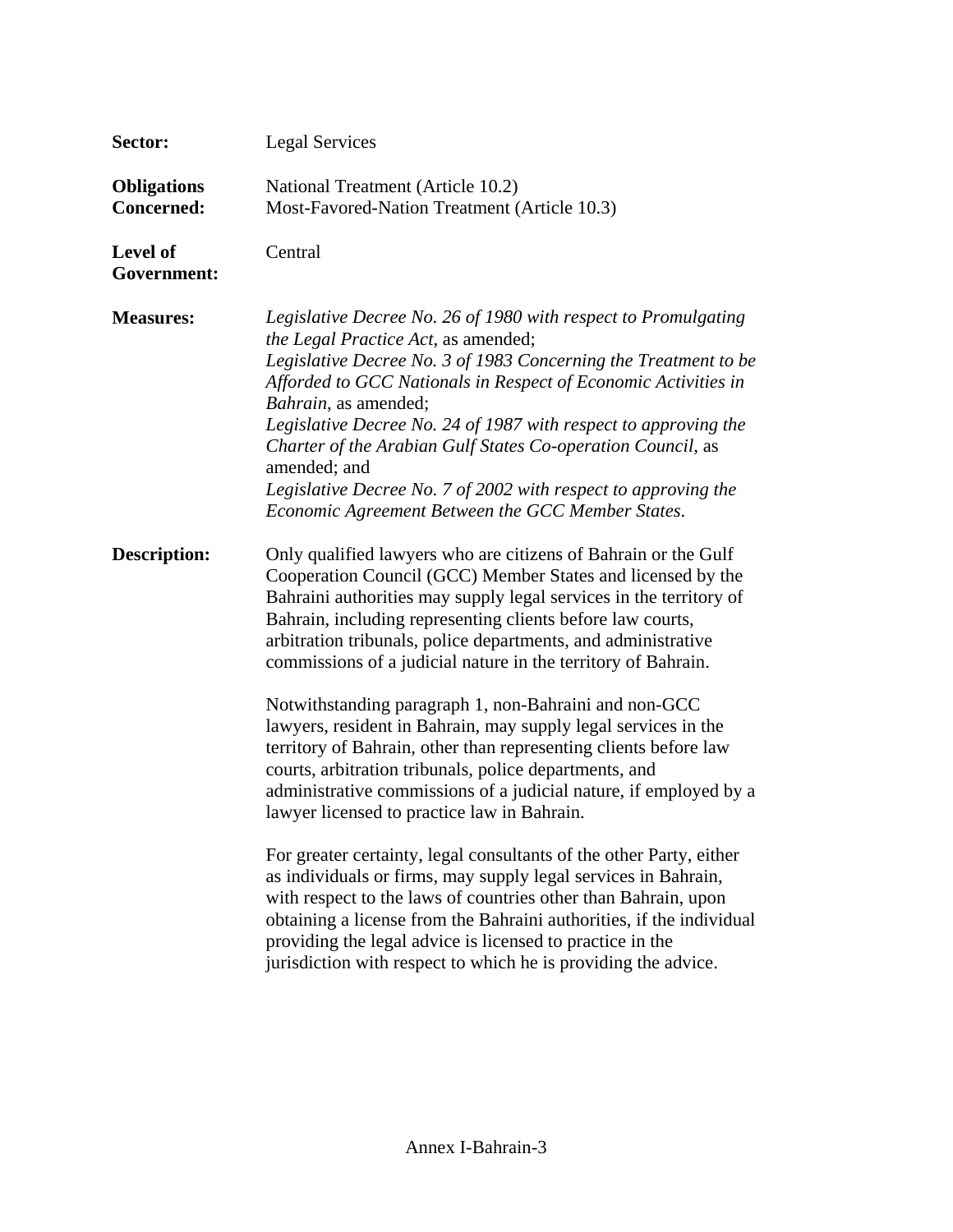| Sector:                                 | Advertising                                                                                                                                                                                                                                                                                                                                                                                                                                                                                                                                                                                                                                                                                                                                                                                                                                                                                                                                                                                                                                                                                                                                                         |
|-----------------------------------------|---------------------------------------------------------------------------------------------------------------------------------------------------------------------------------------------------------------------------------------------------------------------------------------------------------------------------------------------------------------------------------------------------------------------------------------------------------------------------------------------------------------------------------------------------------------------------------------------------------------------------------------------------------------------------------------------------------------------------------------------------------------------------------------------------------------------------------------------------------------------------------------------------------------------------------------------------------------------------------------------------------------------------------------------------------------------------------------------------------------------------------------------------------------------|
| <b>Obligations</b><br><b>Concerned:</b> | National Treatment (Article 10.2)<br>Most-Favored-Nation Treatment (Article 10.3)                                                                                                                                                                                                                                                                                                                                                                                                                                                                                                                                                                                                                                                                                                                                                                                                                                                                                                                                                                                                                                                                                   |
| Level of<br>Government:                 | Central                                                                                                                                                                                                                                                                                                                                                                                                                                                                                                                                                                                                                                                                                                                                                                                                                                                                                                                                                                                                                                                                                                                                                             |
| <b>Measures:</b>                        | Ministerial Order No. 4 of 1995 with respect to determining the<br>Activities Undertaken by Closed Joint Stock Companies and<br>Companies With Limited Liability Fully Owned by Non-<br>Bahrainis;<br>Article 347 of Legislative Decree No. 21 of 2001, The<br>Commercial Companies' Law; and<br>Legislative Decree No. 47 of 2002 with respect to Regulating the<br>Press, Printing and Publications.                                                                                                                                                                                                                                                                                                                                                                                                                                                                                                                                                                                                                                                                                                                                                              |
| <b>Description:</b>                     | Non-Bahraini or non-GCC persons may provide advertising<br>services in the territory of Bahrain only through:<br>a branch office of a foreign company as provided by<br>(a)<br>Article 347 of Legislative Decree No. 21 of 2001, The<br>Commercial Companies' Law; or<br>a 100 percent foreign owned company established in<br>(b)<br>Bahrain that is either a Joint Closed Stock Company or a<br>With Limited Liability Company, which uses Bahrain as a<br>principal place for the distribution of its services.<br>Such entities must be managed by a Bahraini citizen who is<br>permanently resident in Bahrain.<br>For greater certainty, this non-conforming measure only applies<br>to advertising services involving the creation or public<br>transmission of advertising in the territory of Bahrain. Nothing<br>in this non-conforming measure shall be construed to allow<br>Bahrain to prohibit U.S. service suppliers outside the territory of<br>Bahrain who do not maintain an office in Bahrain from selling<br>advertising space on programming being transmitted into Bahrain<br>via satellite to a Bahraini person in the territory of Bahrain. |
| <b>Phase-out:</b>                       | This non-conforming measure shall be phased-out within five years of the<br>date of entry into force of this Agreement.                                                                                                                                                                                                                                                                                                                                                                                                                                                                                                                                                                                                                                                                                                                                                                                                                                                                                                                                                                                                                                             |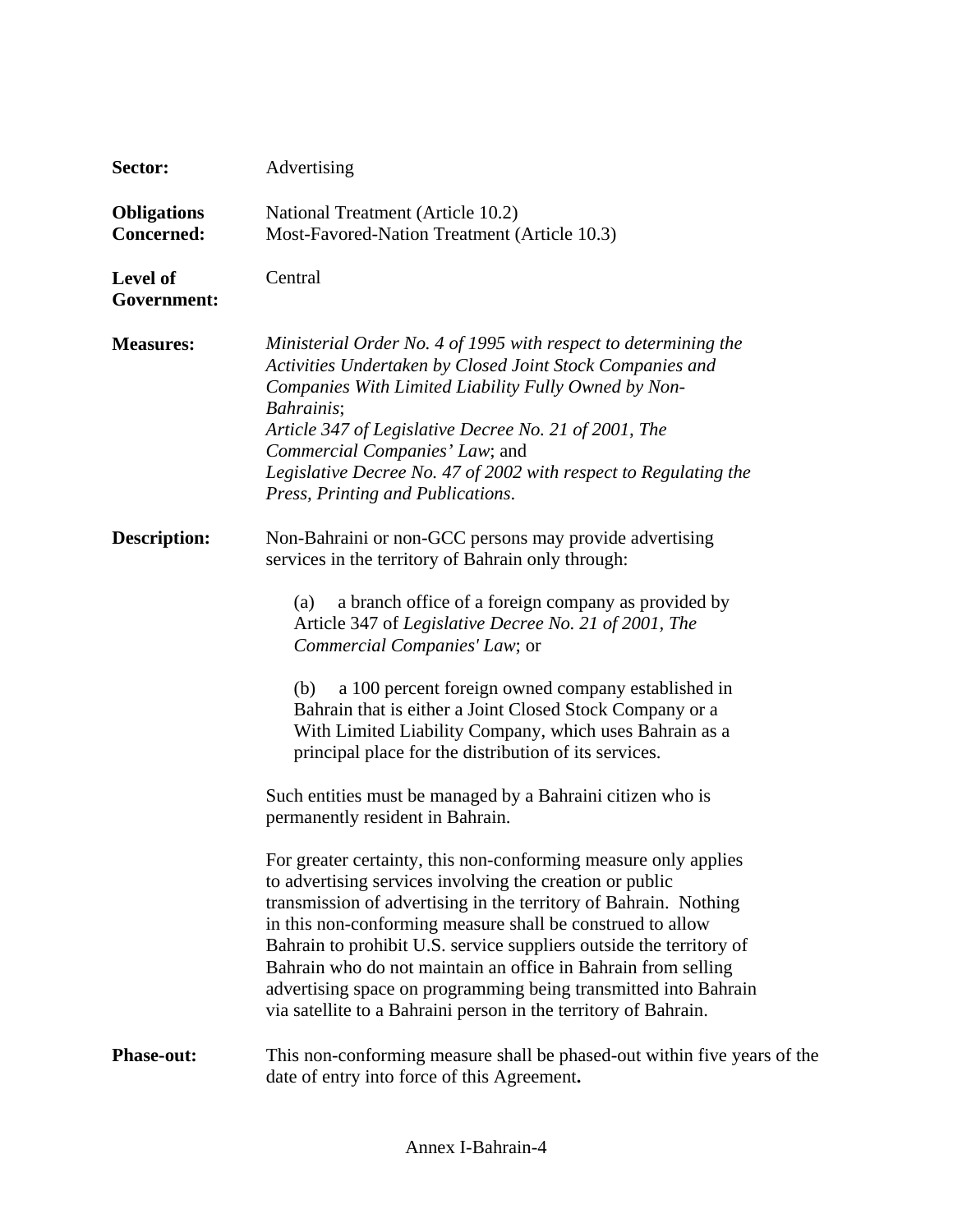| Sector:                          | Publishing – Local Newspapers and Periodicals                                                                                                                                               |
|----------------------------------|---------------------------------------------------------------------------------------------------------------------------------------------------------------------------------------------|
| <b>Obligations</b><br>Concerned: | National Treatment (Article 10.2)                                                                                                                                                           |
| Level of<br>Government:          | Central                                                                                                                                                                                     |
| <b>Measures:</b>                 | Legislative Decree No. 47 of 2002 with respect to Regulating the<br>Press, Printing and Publications.                                                                                       |
| <b>Description:</b>              | Only Bahraini citizens may publish local newspapers and local<br>periodicals in the territory of Bahrain. For greater certainty, only<br>Bahraini citizens may own local media enterprises. |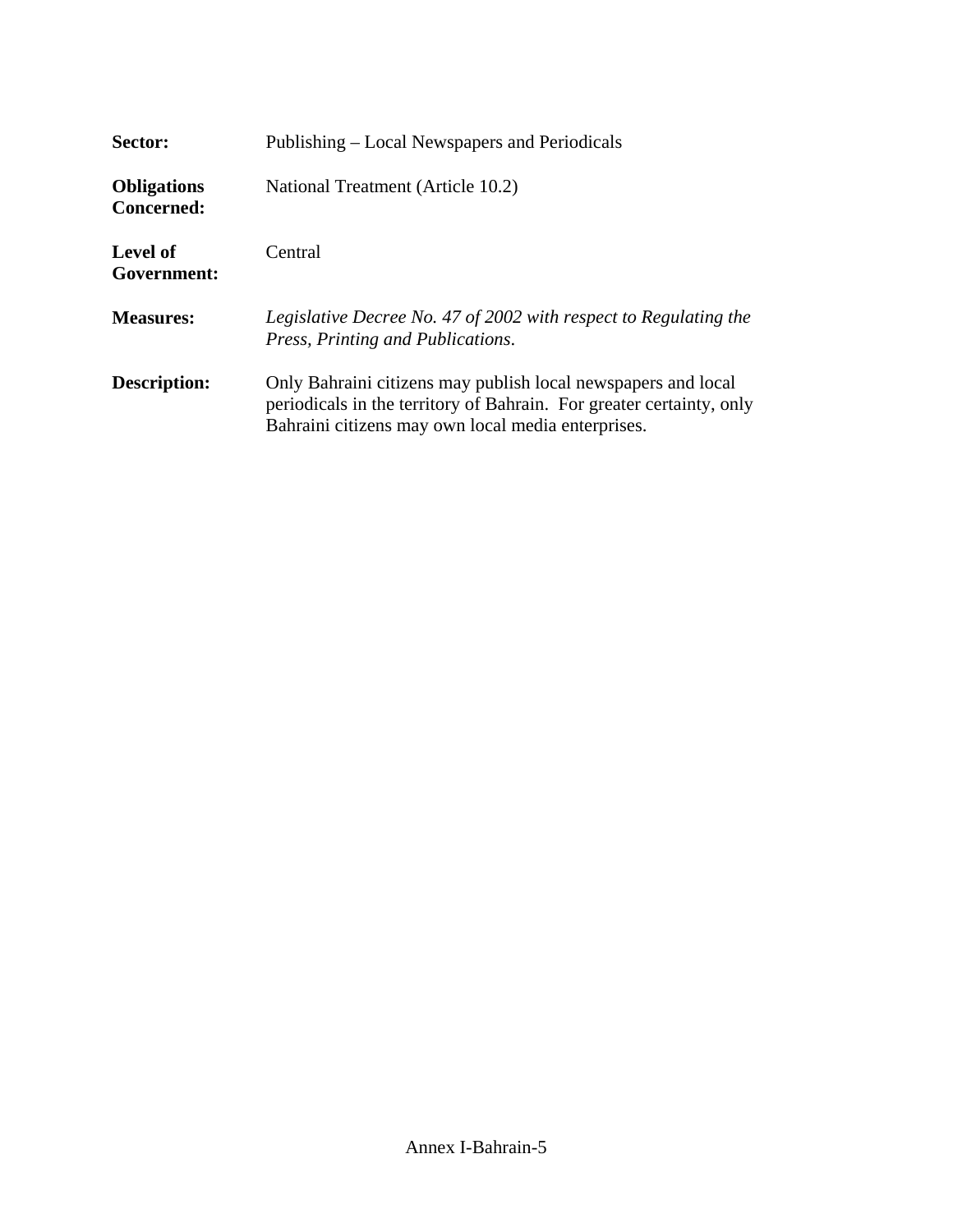| Sector:                                 | Publishing                                                                                                                                                                                                                                                                                                                                                                                                                                                                                                                                                                                                         |
|-----------------------------------------|--------------------------------------------------------------------------------------------------------------------------------------------------------------------------------------------------------------------------------------------------------------------------------------------------------------------------------------------------------------------------------------------------------------------------------------------------------------------------------------------------------------------------------------------------------------------------------------------------------------------|
| <b>Obligations</b><br><b>Concerned:</b> | National Treatment (Article 10.2)<br>Most-Favored-Nation Treatment (Article 10.3)                                                                                                                                                                                                                                                                                                                                                                                                                                                                                                                                  |
| Level of<br>Government:                 | Central                                                                                                                                                                                                                                                                                                                                                                                                                                                                                                                                                                                                            |
| <b>Measures:</b>                        | Ministerial Order No. 4 of 1995 with respect to determining the<br>Activities Undertaken by Closed Joint Stock Companies and<br>Companies With Limited Liability Fully Owned by Non-<br>Bahrainis;<br>Article 347 of Legislative Decree No. 21 of 2001,<br>The Commercial Companies' Law; and<br>Legislative Decree No. 47 of 2002 with respect to Regulating the<br>Press, Printing and Publications.                                                                                                                                                                                                             |
| <b>Description:</b>                     | Non-Bahraini or non-GCC persons may supply publishing<br>services in the territory of Bahrain only through:<br>a branch office of a foreign company as provided by<br>(a)<br>Article 347 of Legislative Decree No. 21 of 2001, The<br>Commercial Companies' Law; or<br>a 100 percent foreign owned company established in<br>(b)<br>Bahrain that is either a Joint Closed Stock Company or a<br>With Limited Liability Company, which uses Bahrain as a<br>principal place for the distribution of its services.<br>Such entities must be managed by a Bahraini citizen who is<br>permanently resident in Bahrain. |
| <b>Phase-out:</b>                       | This non-conforming measure shall be phased out within five<br>years of the date of entry into force of this Agreement.                                                                                                                                                                                                                                                                                                                                                                                                                                                                                            |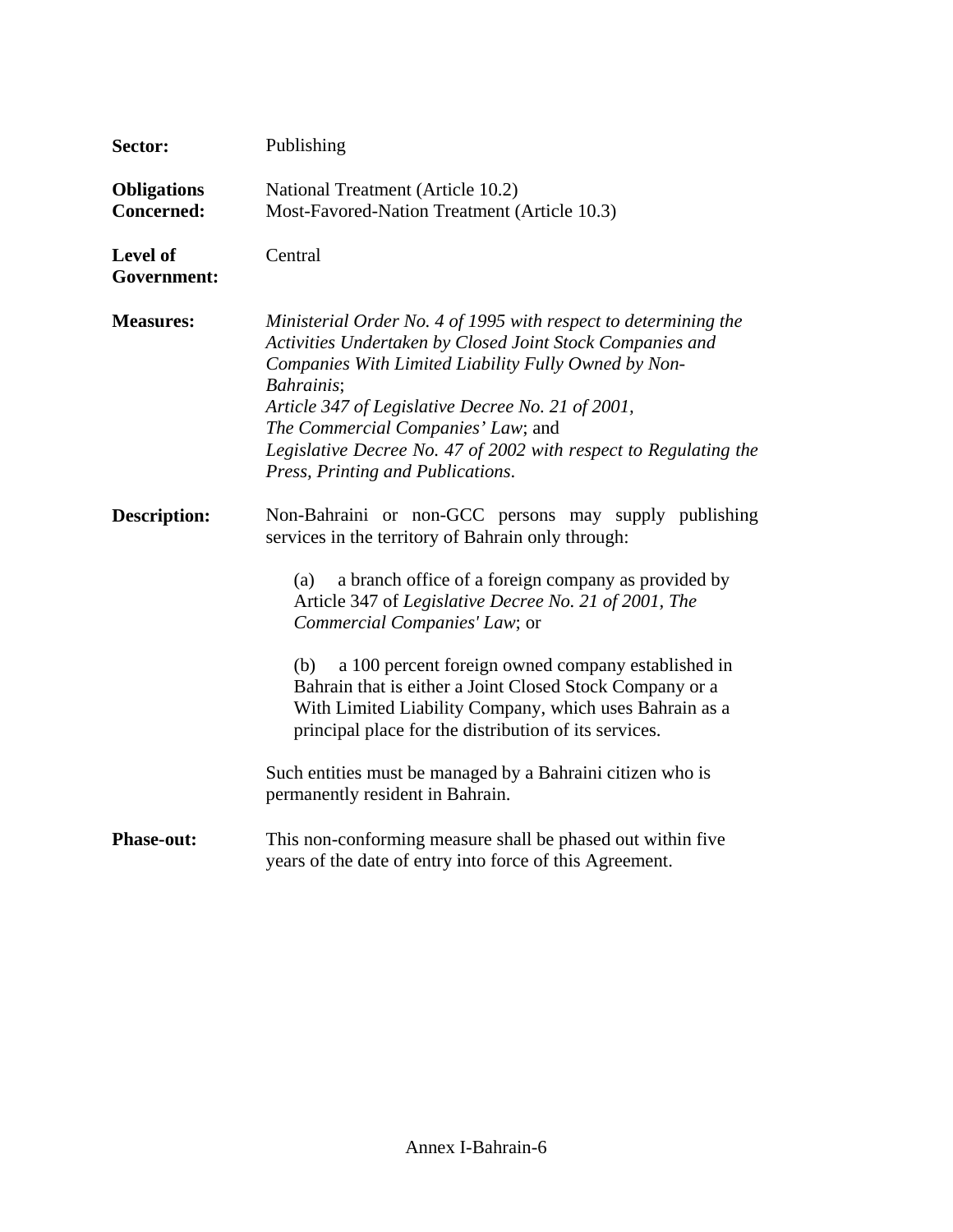| Sector:                                 | <b>Freight and Cargo Services</b>                                                                                                                                                                                                                                       |
|-----------------------------------------|-------------------------------------------------------------------------------------------------------------------------------------------------------------------------------------------------------------------------------------------------------------------------|
| <b>Obligations</b><br><b>Concerned:</b> | Market Access (Article 10.4)                                                                                                                                                                                                                                            |
| <b>Level of</b><br>Government:          | Central                                                                                                                                                                                                                                                                 |
| <b>Measures:</b>                        | The Law of Ports of 1962, as amended.                                                                                                                                                                                                                                   |
| <b>Description:</b>                     | The Government of Bahrain reserves the right to be the exclusive<br>supplier of cargo handling services at government-owned ports<br>and/or to limit the number of concessions for the supply of such<br>services.                                                      |
|                                         | Although vessels that are equipped with cargo handling gear may<br>perform their own loading and unloading using the vessel's crew,<br>subject to prior authorization, customary port tariffs including<br>cargo handling fees will be assessed to the vessel's master. |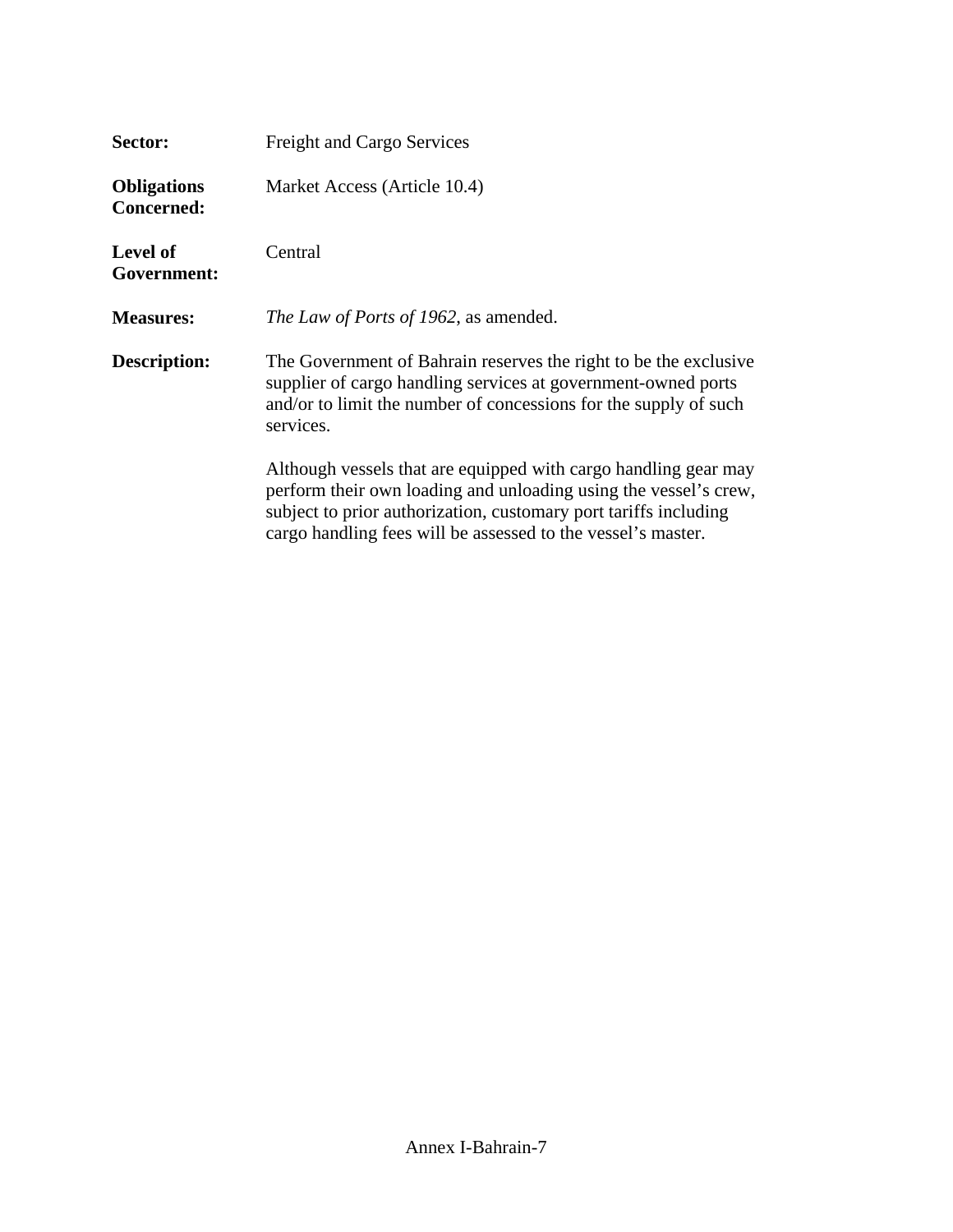| Sector:                                 | <b>Customs Clearance Services</b>                                                                                     |
|-----------------------------------------|-----------------------------------------------------------------------------------------------------------------------|
| <b>Obligations</b><br><b>Concerned:</b> | National Treatment (Article 10.2)<br>Most-Favored-Nation Treatment (Article 10.3)                                     |
| Level of<br>Government:                 | Central                                                                                                               |
| <b>Measures:</b>                        | Legislative Decree No. 10 of 2002 with respect to approving the<br>Customs Regulation (Law) of the GCC Member States. |
| <b>Description:</b>                     | Only Bahrain and GCC persons may supply customs clearance<br>services.                                                |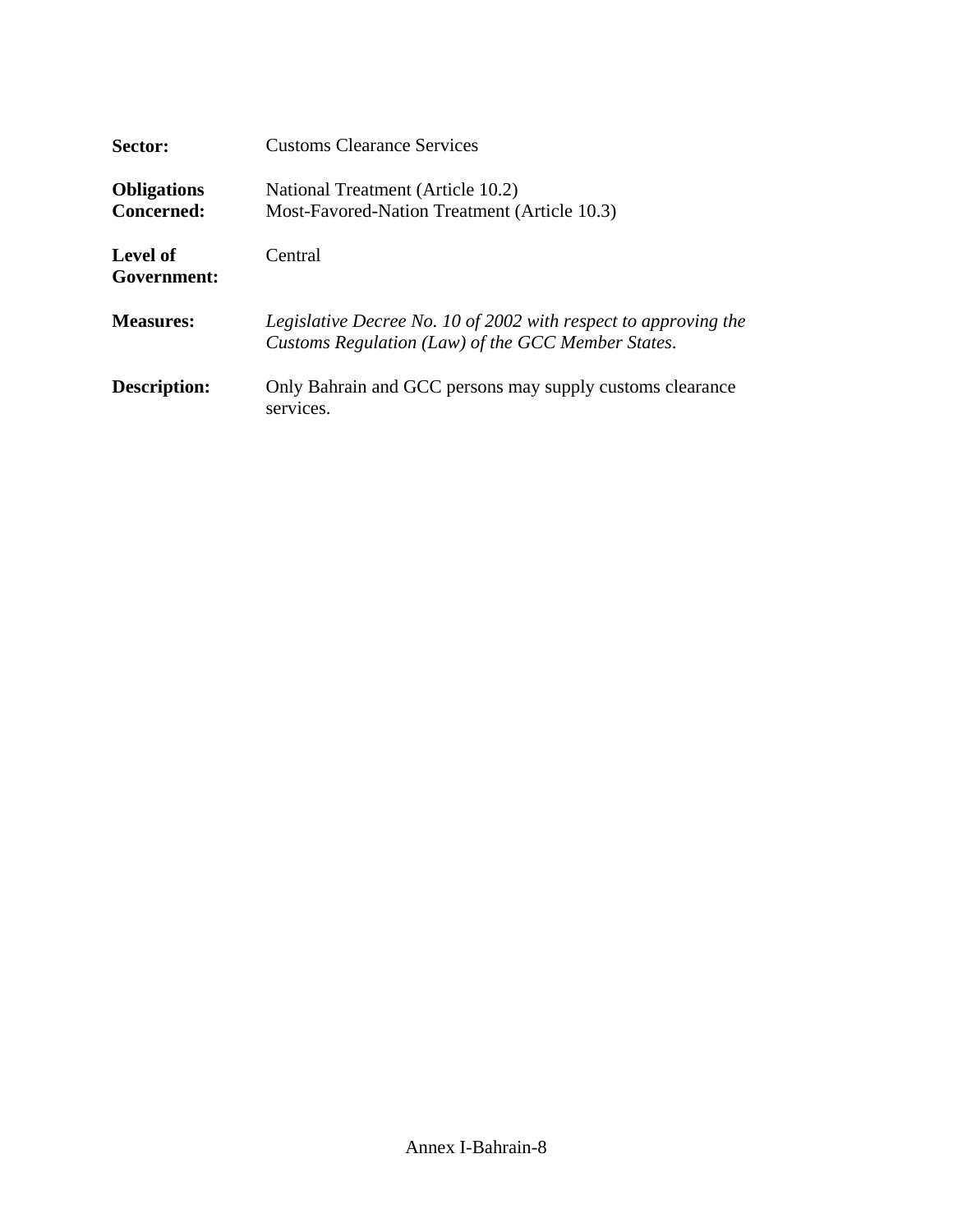| Sector:                                 | Pilotage and Berthing Services                                                                                                                             |
|-----------------------------------------|------------------------------------------------------------------------------------------------------------------------------------------------------------|
| <b>Obligations</b><br><b>Concerned:</b> | National Treatment (Article 10.2)                                                                                                                          |
| Level of<br>Government:                 | Central                                                                                                                                                    |
| <b>Measures:</b>                        | Legislative Decree No. 23 of 1982 promulgating the Maritime<br>Code, as amended.                                                                           |
| <b>Description:</b>                     | Only Bahraini-flagged vessels may supply towing services, and<br>only Bahraini nationals may supply pilotage services, in<br>Bahrain's territorial waters. |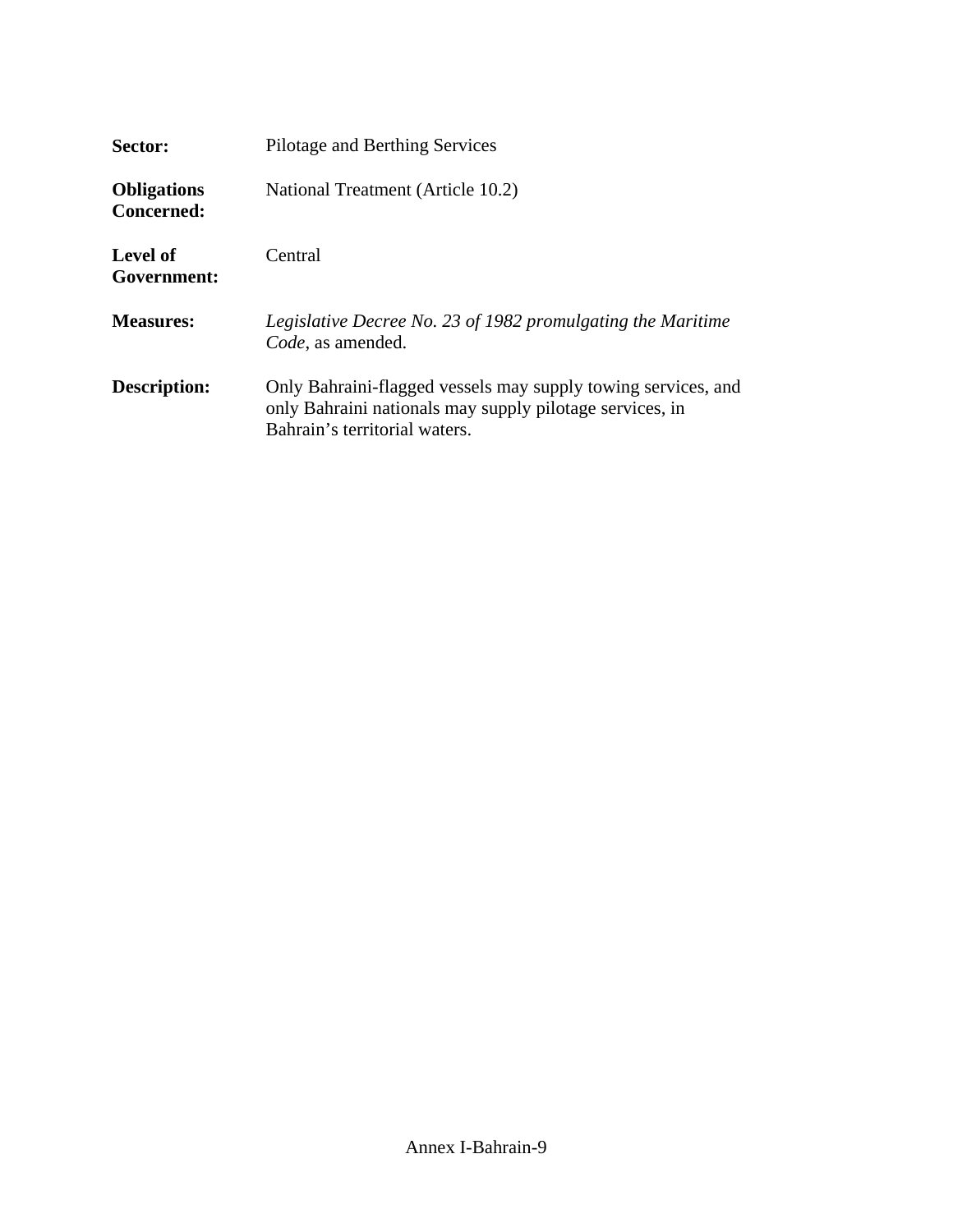| Sector:                          | <b>Coastal Water Transportation Services</b>                                                                                                    |
|----------------------------------|-------------------------------------------------------------------------------------------------------------------------------------------------|
| <b>Obligations</b><br>Concerned: | National Treatment (Article 10.2)                                                                                                               |
| Level of<br>Government:          | Central                                                                                                                                         |
| <b>Measures:</b>                 | Legislative Decree No. 23 of 1982 promulgating the Maritime<br>Code, as amended.                                                                |
| Description:                     | Only Bahraini-flagged vessels may supply coastal water<br>transportation services, as well as water transportation between<br>Bahrain seaports. |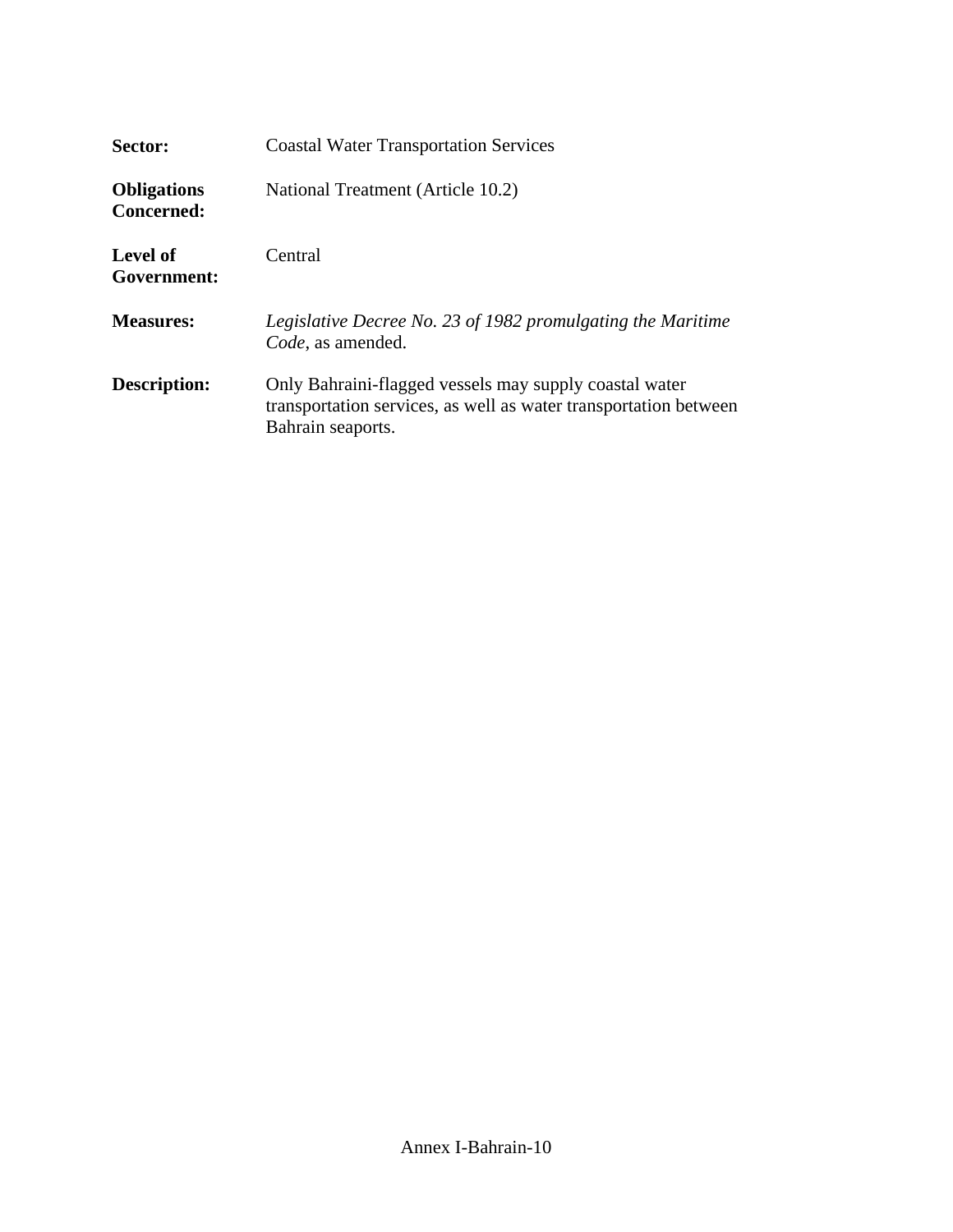| Sector:                          | Energy Services – Wholesale distribution of petroleum products                                                    |
|----------------------------------|-------------------------------------------------------------------------------------------------------------------|
| <b>Obligations</b><br>Concerned: | Market Access (Article 10.4)                                                                                      |
| Level of<br>Government:          | Central                                                                                                           |
| <b>Measures:</b>                 | Legislative Decree No. 25 of 1980 establishing the Supreme Oil<br>Council.                                        |
| <b>Description:</b>              | Only the state-owned Bahrain Petroleum Company may engage<br>in the wholesale distribution of petroleum products. |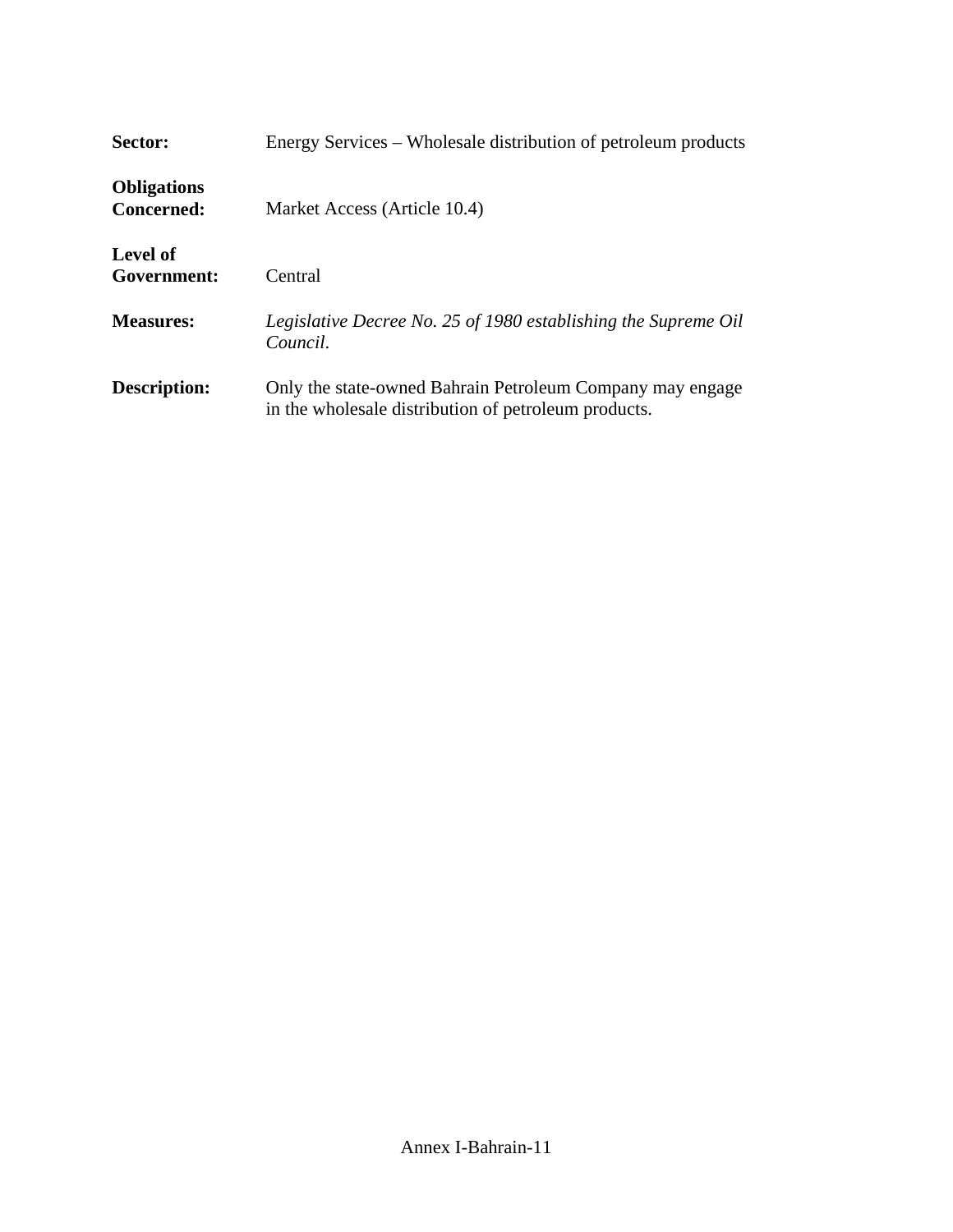| Sector:                          | Energy Services – Water Distribution Services                                               |
|----------------------------------|---------------------------------------------------------------------------------------------|
| <b>Obligations</b><br>Concerned: | Market Access (Article 10.4)                                                                |
| Level of<br>Government:          | Central                                                                                     |
| <b>Measures:</b>                 | Legislative Decree No. 1 of 1996 with respect to Electricity and<br>Water.                  |
| Description:                     | Only the Government of Bahrain may supply water distribution<br>services through pipelines. |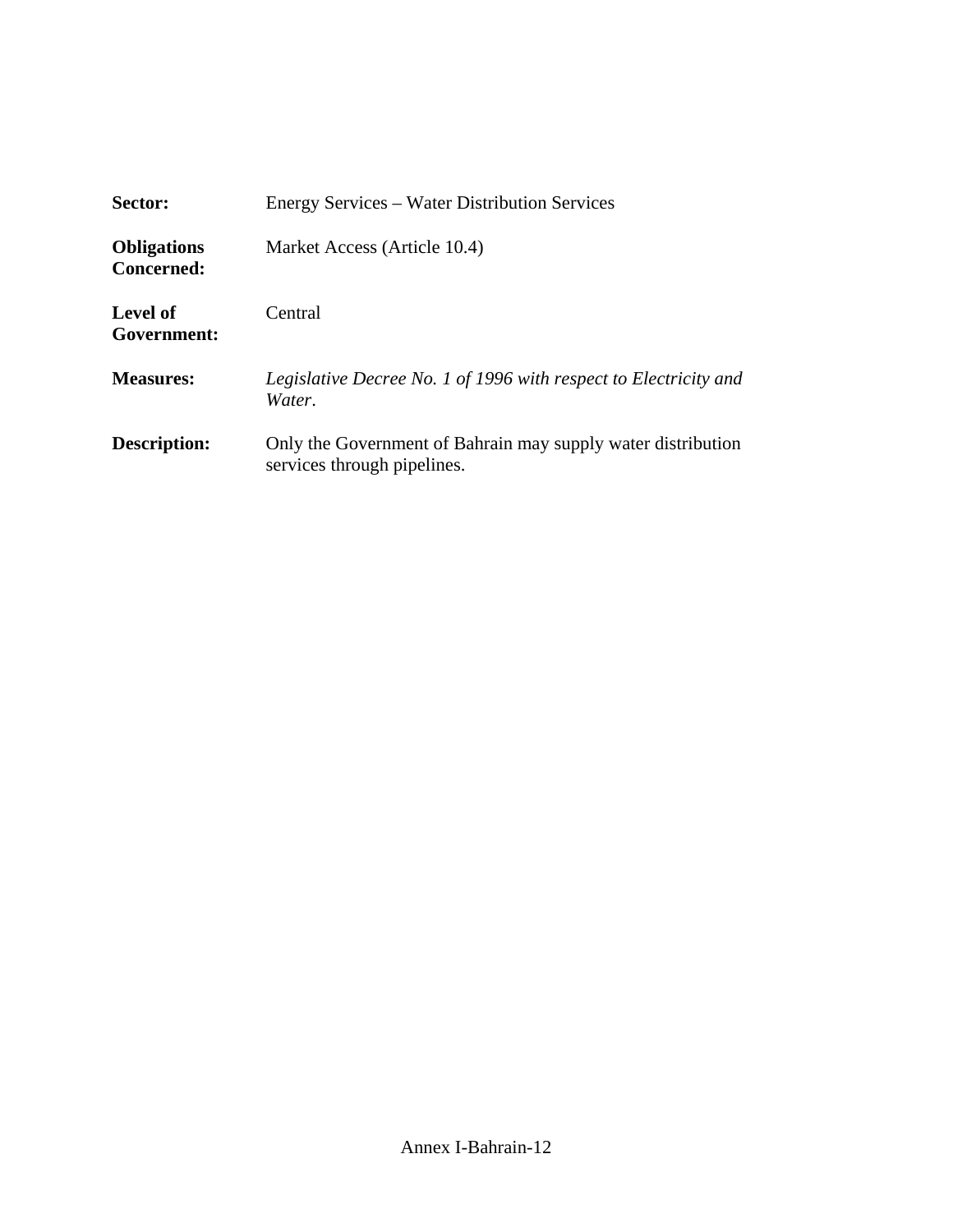| Sector:                                 | <b>Energy Services – Electricity Distribution Services</b>                                       |
|-----------------------------------------|--------------------------------------------------------------------------------------------------|
| <b>Obligations</b><br><b>Concerned:</b> | Market Access (Article 10.4)                                                                     |
| Level of<br>Government:                 | Central                                                                                          |
| <b>Measures:</b>                        | Legislative Decree No. 1 of 1996 with respect to Electricity and<br>Water.                       |
| <b>Description:</b>                     | Only the Government of Bahrain may supply electricity<br>distribution and transmission services. |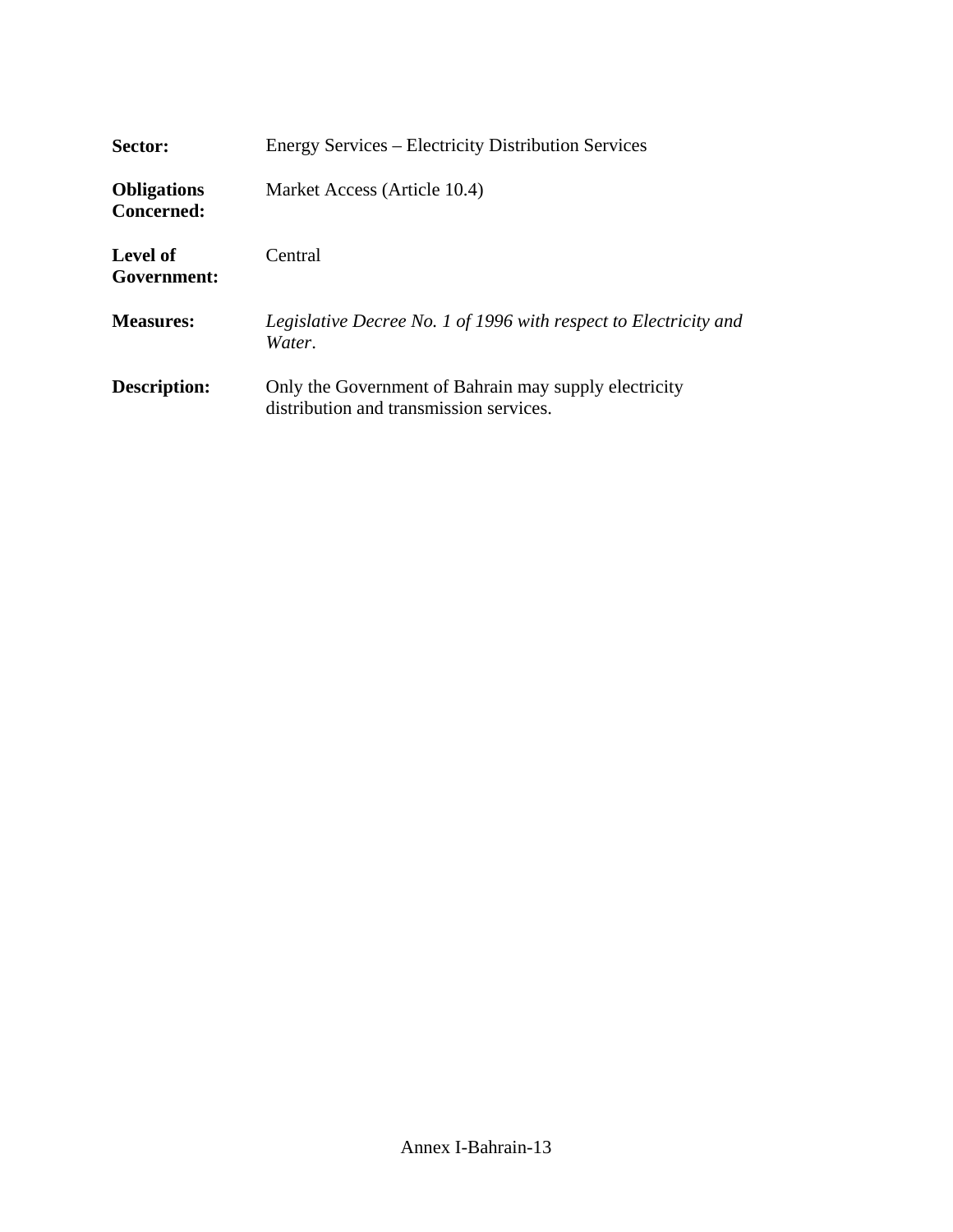| Sector:                                 | <b>Telecommunication Services</b>                                                                                                                                |
|-----------------------------------------|------------------------------------------------------------------------------------------------------------------------------------------------------------------|
| <b>Obligations</b><br><b>Concerned:</b> | Local Presence (Article 10.5)                                                                                                                                    |
| <b>Level of</b><br>Government:          | Central                                                                                                                                                          |
| <b>Measures:</b>                        | Legislative Decree No. 1 of 1961, the Commercial Register Law,<br>as amended; and<br>Legislative Decree No. 48 of 2002, the Telecommunications Law.              |
| <b>Description:</b>                     | Where a license is required to supply telecommunication services<br>in the territory of Bahrain, Bahrain requires that:                                          |
|                                         | the licensed applicant be a juridical entity, or a<br>(a)<br>branch of a foreign company incorporated or licensed to<br>operate in the territory of Bahrain; and |
|                                         | substantially all the infrastructure and personnel<br>(b)<br>associated with the supply of the service be located in the<br>territory of Bahrain.                |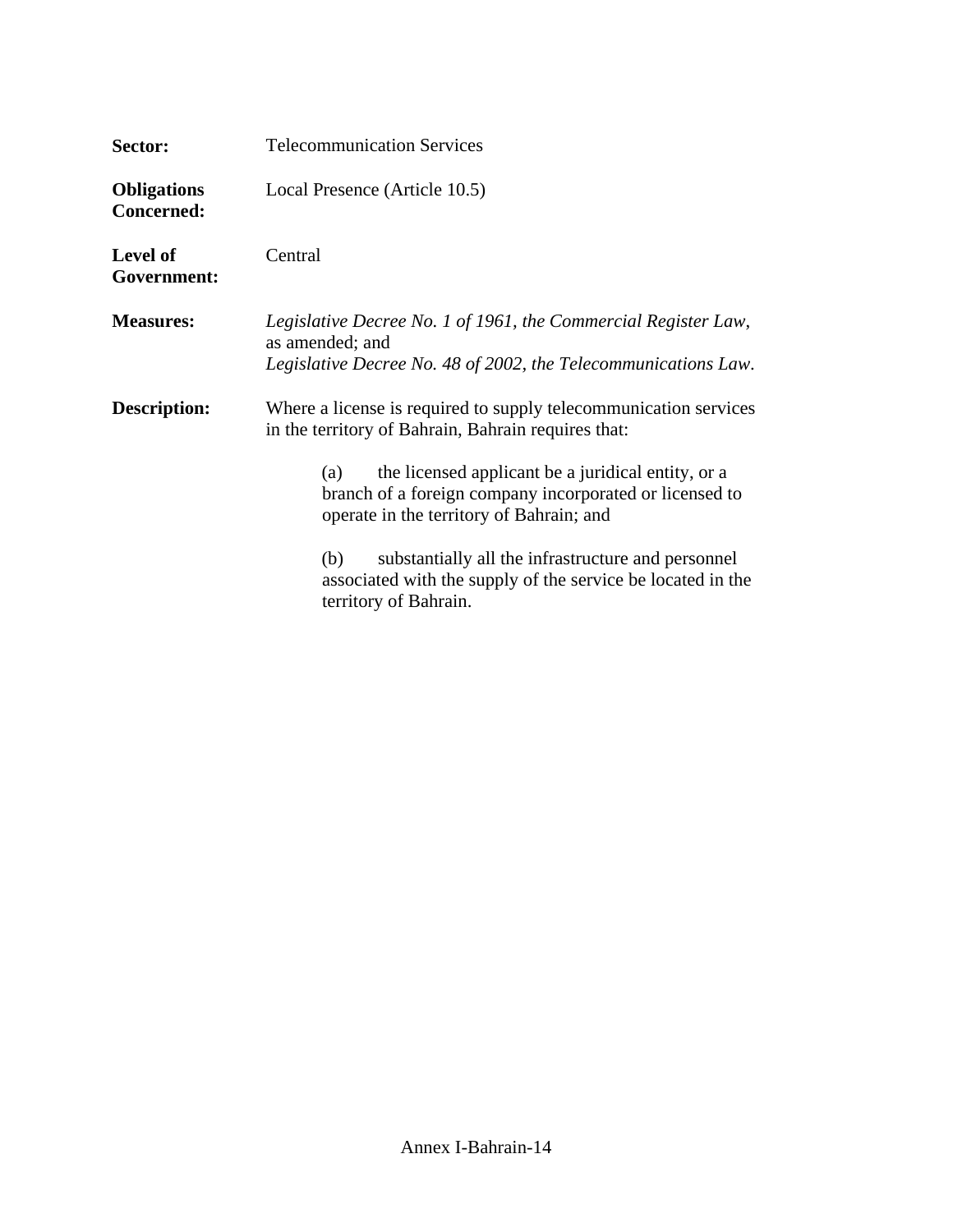| Sector:                                 | <b>Telecommunication Services</b>                                                                                                                                              |
|-----------------------------------------|--------------------------------------------------------------------------------------------------------------------------------------------------------------------------------|
| <b>Obligations</b><br><b>Concerned:</b> | Market Access (Article 10.4)                                                                                                                                                   |
| Level of<br>Government:                 | Central                                                                                                                                                                        |
| <b>Measures:</b>                        | Legislative Decree No. 48 of 2002, the Telecommunications Law.                                                                                                                 |
| <b>Description:</b>                     | Bahrain reserves the right to limit the number of<br>telecommunication service suppliers in the mobile<br>telecommunications sector to two operators until 31December<br>2005. |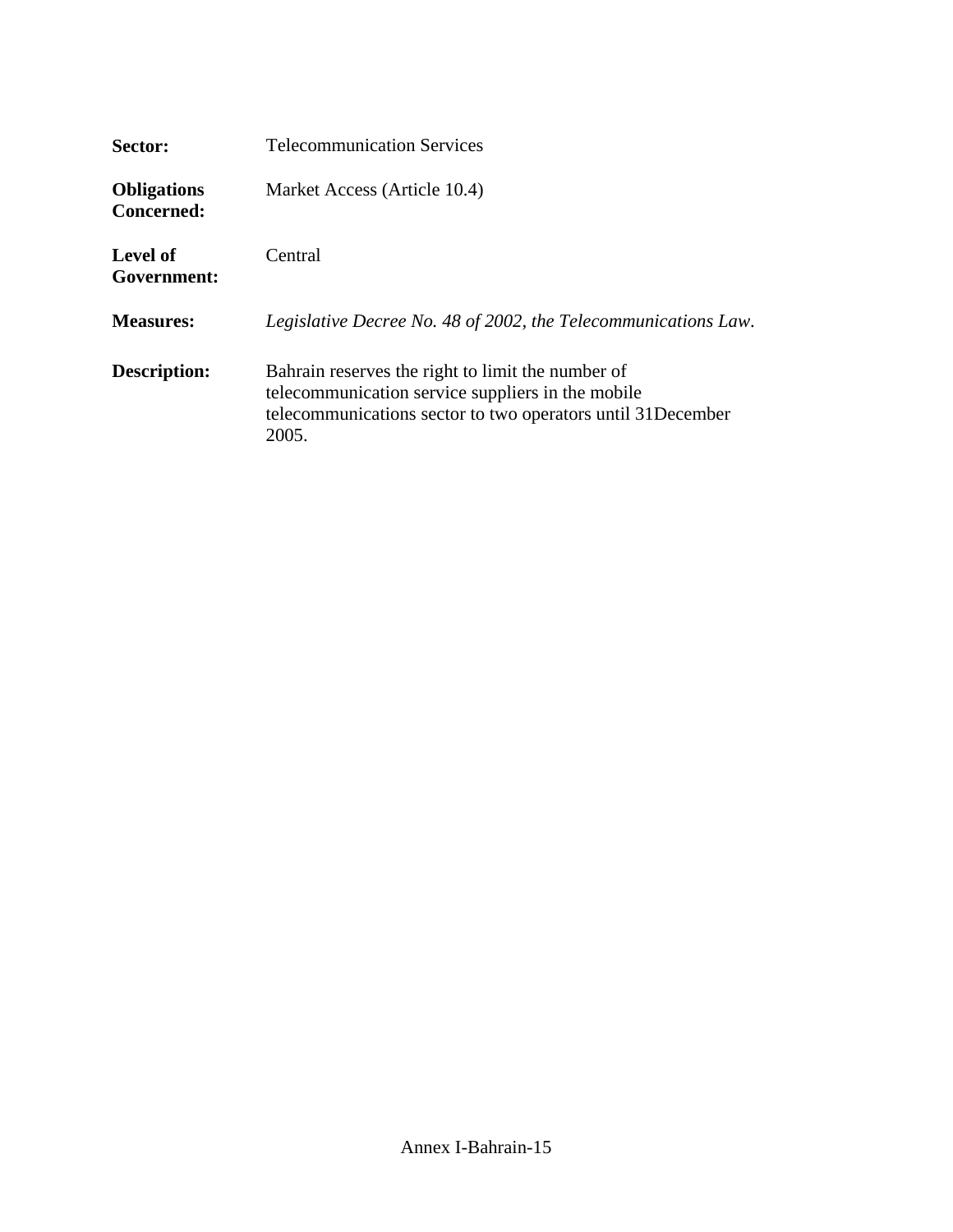| Sector:                          | <b>Real Estate Services</b>                                                                                                                                                                                                                                                      |
|----------------------------------|----------------------------------------------------------------------------------------------------------------------------------------------------------------------------------------------------------------------------------------------------------------------------------|
| <b>Obligations</b><br>Concerned: | National Treatment (Article 10.2)                                                                                                                                                                                                                                                |
| <b>Level of</b><br>Government:   | Central                                                                                                                                                                                                                                                                          |
| <b>Measures:</b>                 | Legislative Decree No. 7 of 1987, the Law of Commerce, as<br>amended; and<br>Article 347 of Legislative Decree No. 21 of 2001, the<br>Commercial Companies' Law.                                                                                                                 |
| <b>Description:</b>              | In order to supply real estate services in the territory of Bahrain,<br>non-Bahraini citizens must have a Bahraini partner who holds at<br>least 51 percent of the capital of the business; or establish a<br>branch office of a foreign enterprise in the territory of Bahrain. |